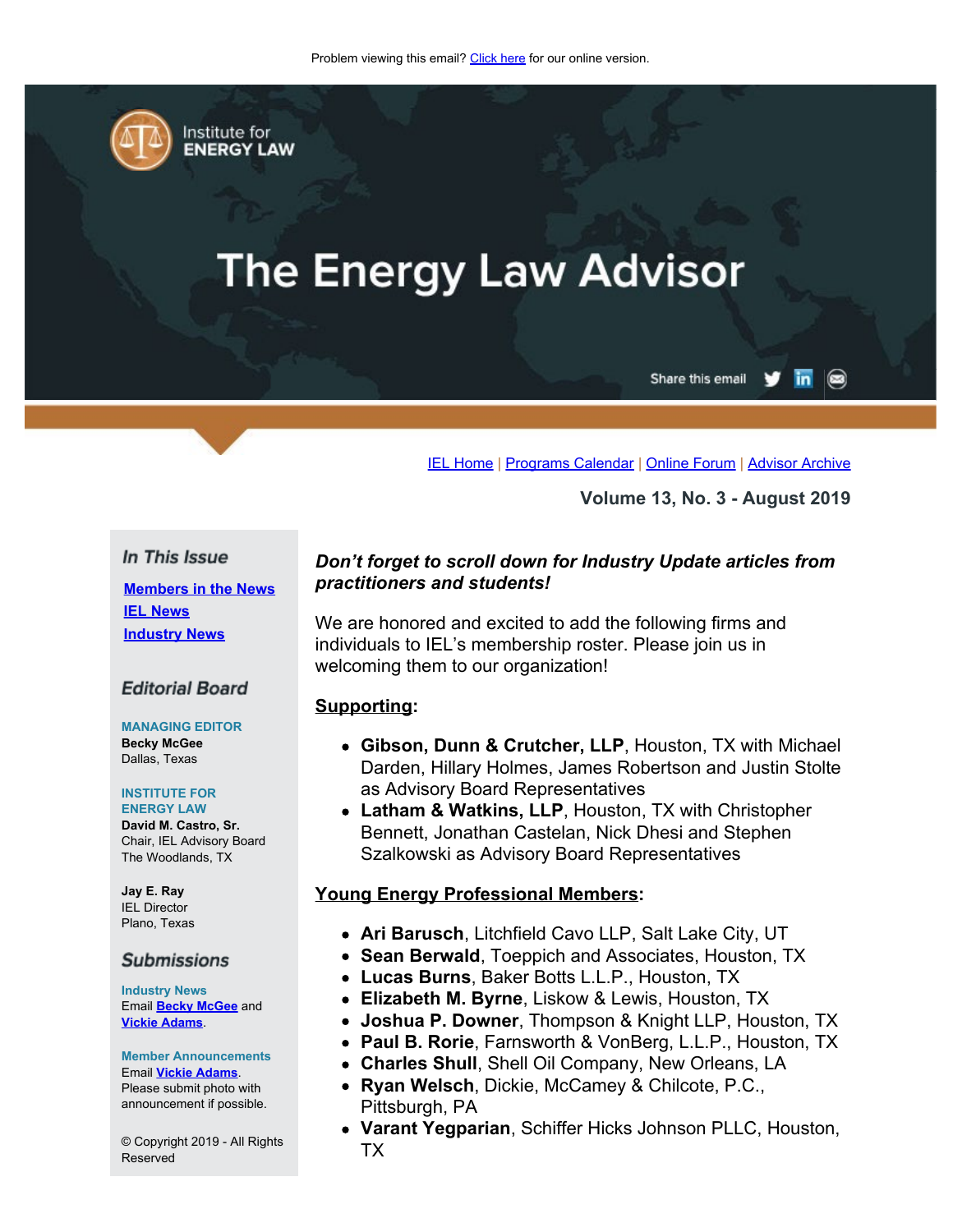## **2019-2020 Leadership Class**

The Institute for Energy Law (IEL) received an astounding seventy-one applications for the 2nd IEL Leadership Class. Forty impressive individuals were selected by a committee to take part in this year's class. The class consists of attorneys, landmen, a professor, and an economic consultant from ten states and the District of Columbia. Their experience in their field ranges from three to fourteen years, with an average of eight years in practice. While many work in oil and gas litigation and transactions, several also have experience in areas such as environmental, toxic tort, construction, intellectual property, maritime, renewables, mining, power, and much more. Class members are dedicated to the communities in which they live and their pro bono efforts. The class includes multiple college athletes (discus, rowing, bodybuilding, football, and more), musicians, gardeners, board game lovers, and even a film festival screener.

The class will meet in September for a mandatory retreat, which includes one and a half days of programming geared specifically towards young energy professionals. The class will continue through spring of 2020 with webinars, networking events, programming at IEL's 71st Annual Oil and Gas Law Conference, and IEL's 4th National Young Energy Professionals' Law Conference in Austin, Texas.

The 2019-2020 IEL Leadership Class consists of the following individuals:

- Andrew Biberstein, Shell Oil Company
- Stefanie Burt, Reed Smith LLP
- Jane Campbell, Chevron
- Andrew L. Carter, Baker Hughes, a GE Company
- Martha Buttry Daniels, White & Case
- Tod Everage, Kean Miller LLP
- Nicholaus Floyd, Morgan Lewis & Bockius LLP
- Christopher Furey, Bricker & Eckler, LLP
- Anna Gryska, Winston & Strawn
- Chelsea Rebecca Heinz, Babst Calland Clements and Zomnir, P.C.
- Kelly Herrera, ConocoPhillips Company
- Miles Indest, McGuireWoods
- Amanda James, King & Jurgens, LLC
- Matthew Jordan, EQT Production Company
- Jennifer Kaiser, Continental Resources, Inc.
- Adam Kowis, Orrick, Herrington & Sutcliffe LLP
- Andrew Martin, Davidson Summers, APLC
- Jessica H. Mendoza, Railroad Commission of Texas
- Adam Morgan, Cabot Oil & Gas Corporation
- Erin Murphy, Encana Oil & Gas
- Ashley Nguyen, Gibson, Dunn & Crutcher
- Abigail (Abby) Noebels, Susman Godfrey LLP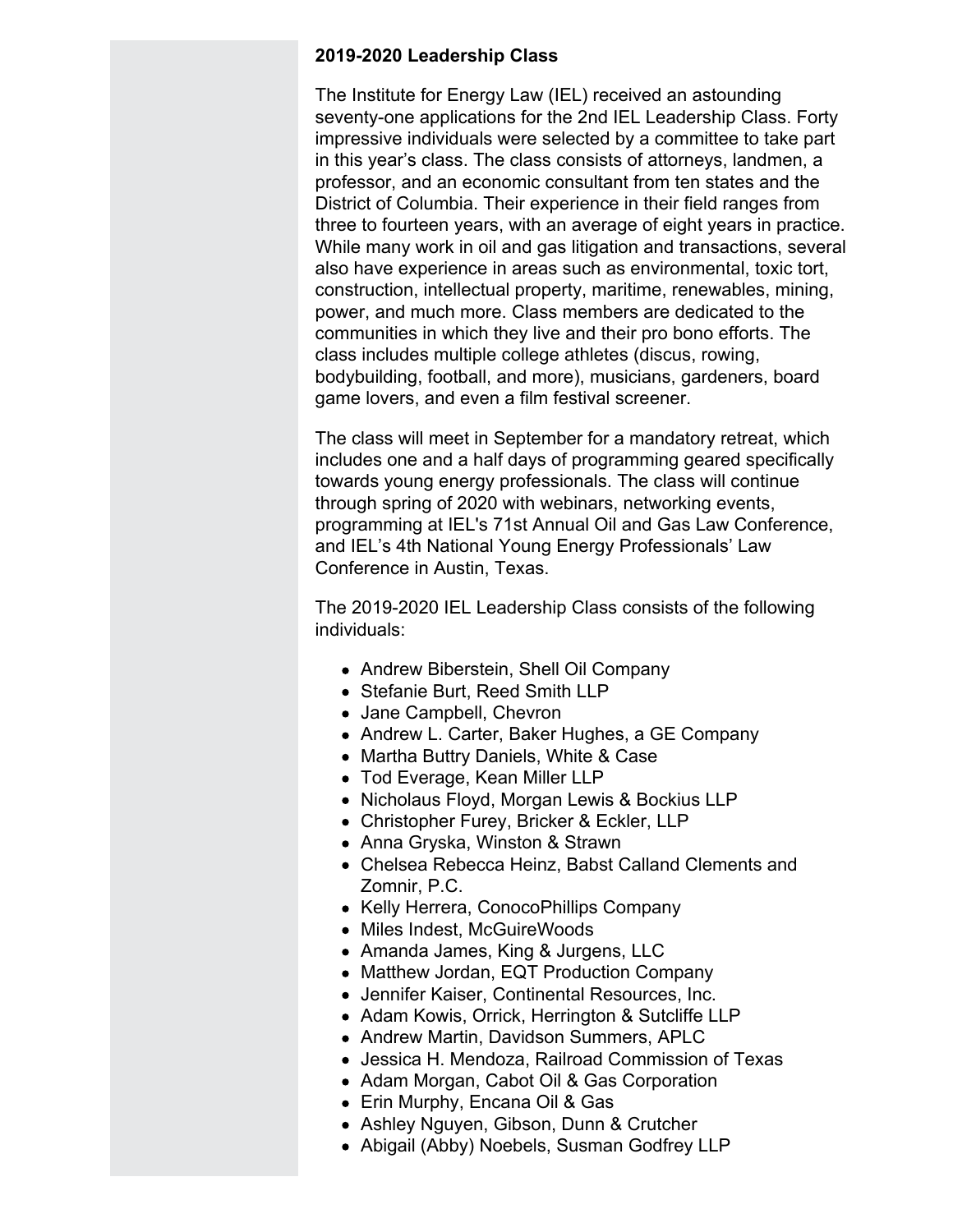William J. O'Brien Jr., Steptoe & Johnson PLLC

- Laura Olive, NERA Economic Consulting
- Kelly Perrier, Gordon Arata Montgomery Barnett McCollam Duplantis & Eagan, LLC
- Brett Podkanowicz, EnCore Permian
- Roy Prather III, Beveridge & Diamond, P.C.
- Michael Razeeg, Holland & Knight, LLP
- Krystal Scott, Jones Walker
- Ekin Senlet, Barclay Damon LLP
- Matt Sherwood, Brown & Fortunato, PC
- Alma Shields, Liskow & Lewis
- Freddy Sourgens, Washburn University School of Law
- Laura Springer Brown, Liskow & Lewis
- Timothy Sullivan, GableGotwals
- Joseph A. Unis, Jr., Locke Lord LLP
- Elly Austin Vecchio, Hunton Andrews Kurth LLP
- Kenyon Weaver, U.S. Department of Commerce, Commercial Law Development Program
- Steven Williamson, King & Spalding LLP
- Robert Woods, Yetter Coleman LLP

# **Members in the News**



**Kenny Grant** recently joined global consulting firm Berkeley Research Group (BRG) as a managing director based in Boston. Grant is an energy economist who provides advisory services, privileged consulting and expert witness testimony for energy clients in the oil and gas and electric power sectors. He specializes in matters concerning competition, antitrust, regulatory and marketing design, and valuation.



On May 6, 2019, **Sarah Nealis Bohan** officially opened the doors to her new law practice, The Law Office of Sarah Nealis Bohan PLLC in Bridgeport, West Virginia. Prior to opening her new practice, Ms. Bohan was an associate for Shearman & Sterling LLP in Houston, Texas, where she focused her practice on corporate transactions. With her new venture, Ms. Bohan continues to focus her practice on corporate transactions along with providing a variety of general corporate legal services to help privately-held companies navigate the legal issues they deal with on a daily basis in both Texas and West Virginia.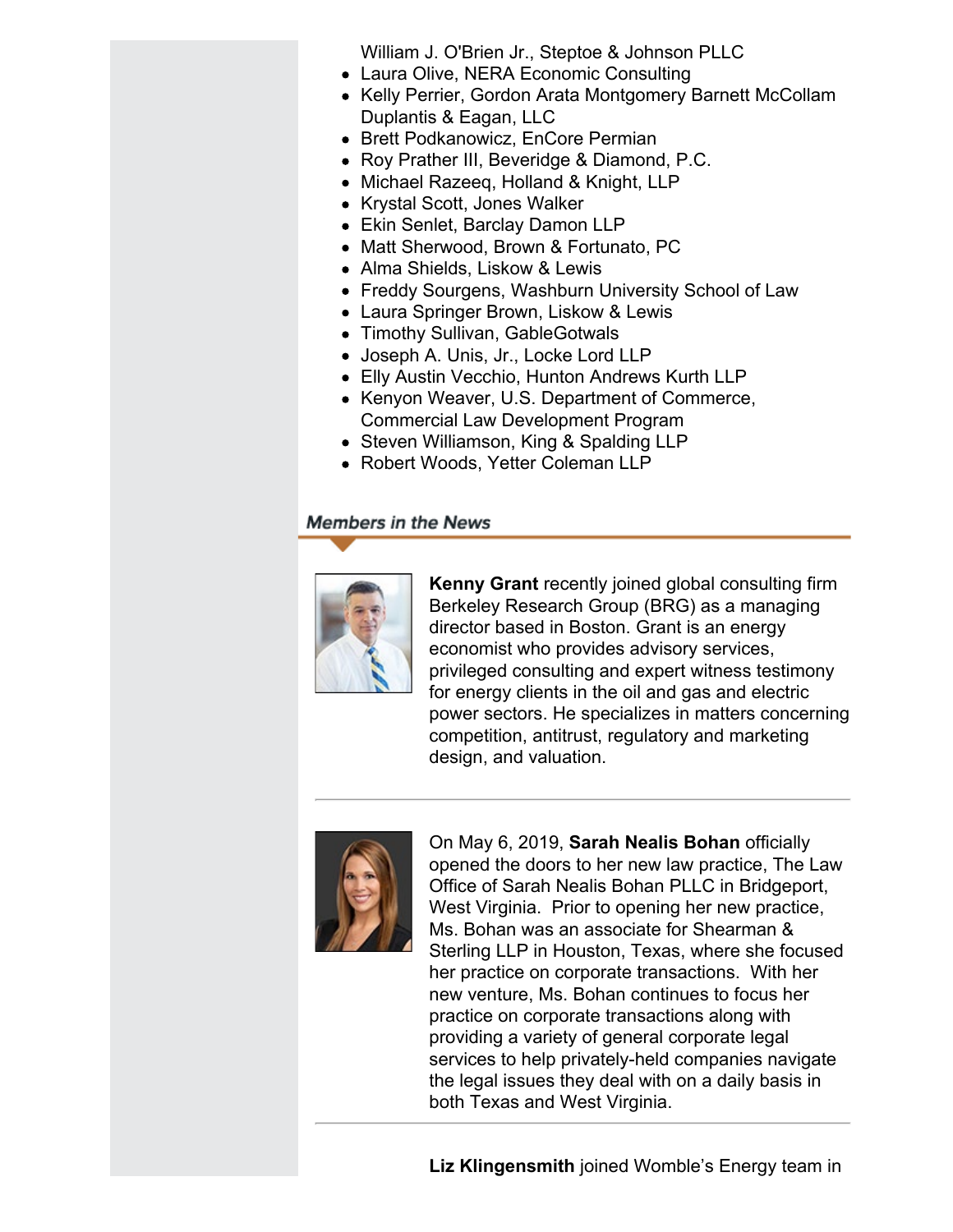

the firm's new Houston office at the beginning of June. About her move, Liz said, "I wanted to be part of something new. I didn't know what that was until I met Chris Jones, Jeff Whittle, Tony Guerino and many others at Womble. What I discovered through those meetings, is an incredible law firm well-positioned to impact Houston's energy sector with a dynamic and innovative team of lawyers, and I wanted to be part of the team."

# **IEL News**



**Interview with Conference Co-Chairs Cole DeLancey, Assistant General Counsel for Cabot Oil & Gas Corporation and Nicolle Snyder Bagnell, Vice Chair of Energy and Natural Resources at Reed Smith about the upcoming 10th Law of Shale Plays Conference***.*

# **The 10th [Law of Shale Plays Conference](http://www.cailaw.org/institute-for-energy-law/events/2019/law-of-shale-plays.html?utm_source=Informz&utm_medium=Email&utm_campaign=Event+Details) will be held September 4 - 5 in Pittsburgh. What makes the Law of Shale Plays Conference unique?**

**Cole:** Its focus and proven history of success. This is the preeminent conference covering the legal aspects of shale play development. For ten years now, it has helped attendees stay current in this ever-changing area of the law. But its appeal and value extends beyond the legal community. It is also a great conference for land professionals and other people working in the industry. After all, legal compliance requires involvement from the entire enterprise and it is important for them to be aware of all recent developments.

**Nicolle:** I agree. I also believe that the partnership between the Institute for Energy Law and the Energy & Mineral Law Foundation in putting together the conference allows both organizations to draw from their member-experts to provide high level and informative sessions for all attendees.

# **Considering that the conference is celebrating its 10-year anniversary, why do you think it has been successful?**

**Cole:** To begin with, we listen to our participants and use their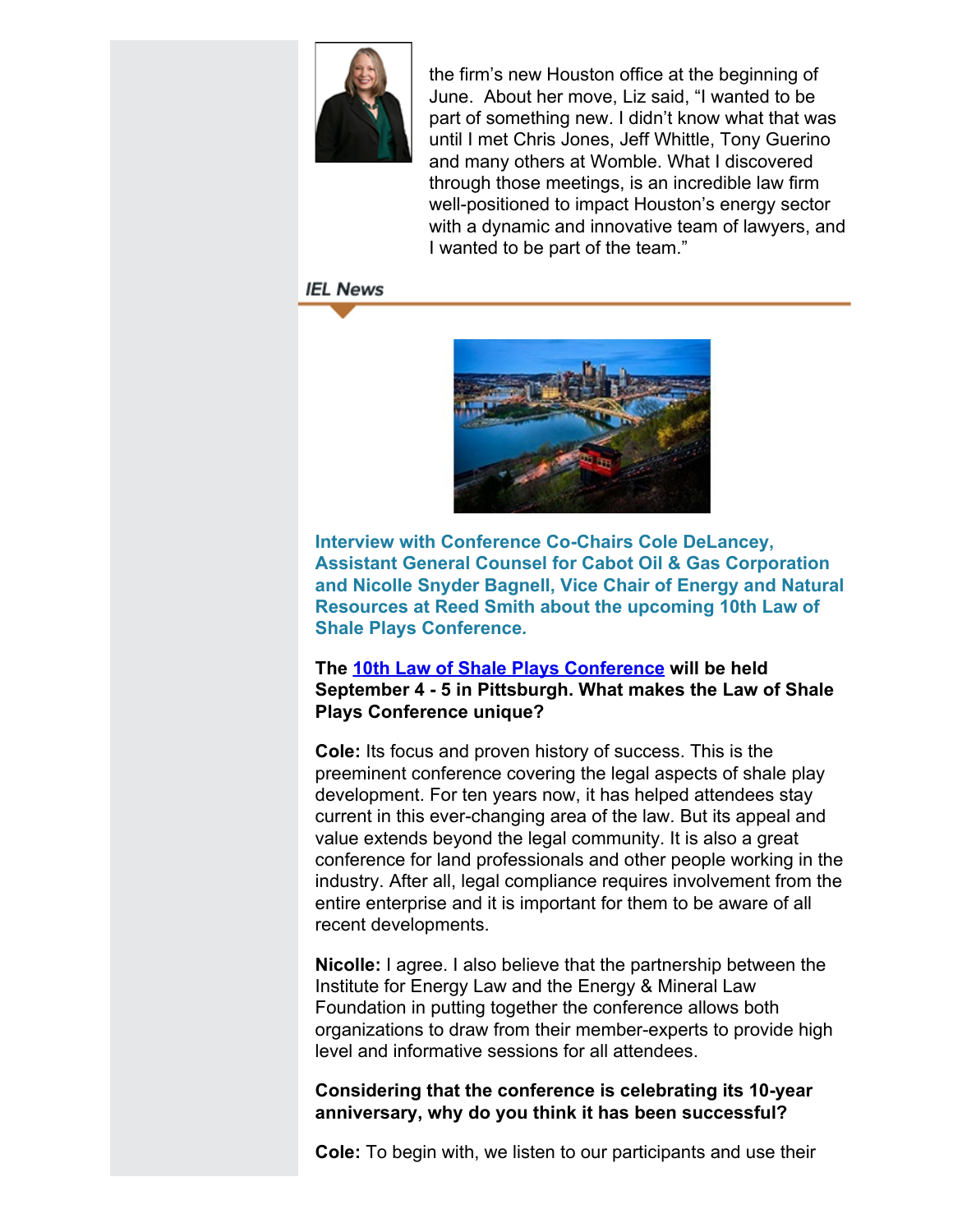feedback to continuously improve the conference. We also go to great lengths to stay timely and to address cutting edge issues. The law affecting unconventional operators is changing and evolving at a rapid pace. Finally, this conference is unique in that it is a strategic partnership between IEL and EMLF. Not only do these two organizations specialize in energy law, but they are also able to recruit the most successful practitioners, government officials and business people to present at this conference.

**Nicolle:** In some respects, it's easy to keep this conference informative and engaging because the law continues to evolve with the development of the resources. As Cole mentioned, the law is changing at a rapid pace and the Law of Shale Plays Conference is able to provide a source for practitioners, regulators, and land professionals to keep abreast of those changes while also having the opportunity to connect or reconnect with their friends and colleagues in the industry.

### **If someone is seeking approval to attend this conference, what are some justifications or selling points they should make?**

**Cole:** I encourage them to look at the **[agenda](http://www.cailaw.org/media/files/IEL/EventBrochures/2019/shale.pdf)**. They will see a well-rounded conference addressing diverse aspects of shale play development. For example, this year's conference addresses a wide ranges of topics, such as litigation, contract drafting & litigation, anti-development efforts facing the industry, and eminent domain challenges, just to name a few. Likewise, our presenters include not only attorneys but also industry people, and this year's luncheon speaker is former Pennsylvania Governor Tom Corbett. If that is not enough, this conference is also [competitively priced](https://www.cailaw.org/eventRegistration.html?e=2178&utm_source=Informz&utm_medium=Email&utm_campaign=Event+Details), especially considering the CLE hours [available,](http://www.cailaw.org/institute-for-energy-law/events/2019/law-of-shale-plays.html?utm_source=Informz&utm_medium=Email&utm_campaign=Event+Details) and Pittsburgh is great place to visit.

**Nicolle:** Absolutely. Also, Pittsburgh is an oil and gas hub, so you will have the chance to hear from, meet up with and visit participants involved throughout the industry including in-house counsel, outside lawyers, government, business and land professionals during your time here.

# **Doing Deals: Energy Transactions for Young Energy Professionals – October 9, 2019**

**Conference Highlight with Co-Chair Brian Anderson, Chevron North America Exploration and Production Company**

**What motivated the creation of this new conference?** *Having seen the success of litigation-based sessions geared for junior lawyers and increased interest in transactional topics generally, a conference aimed at junior lawyers who are still learning the practice of energy transactions seemed like a worthwhile offering.*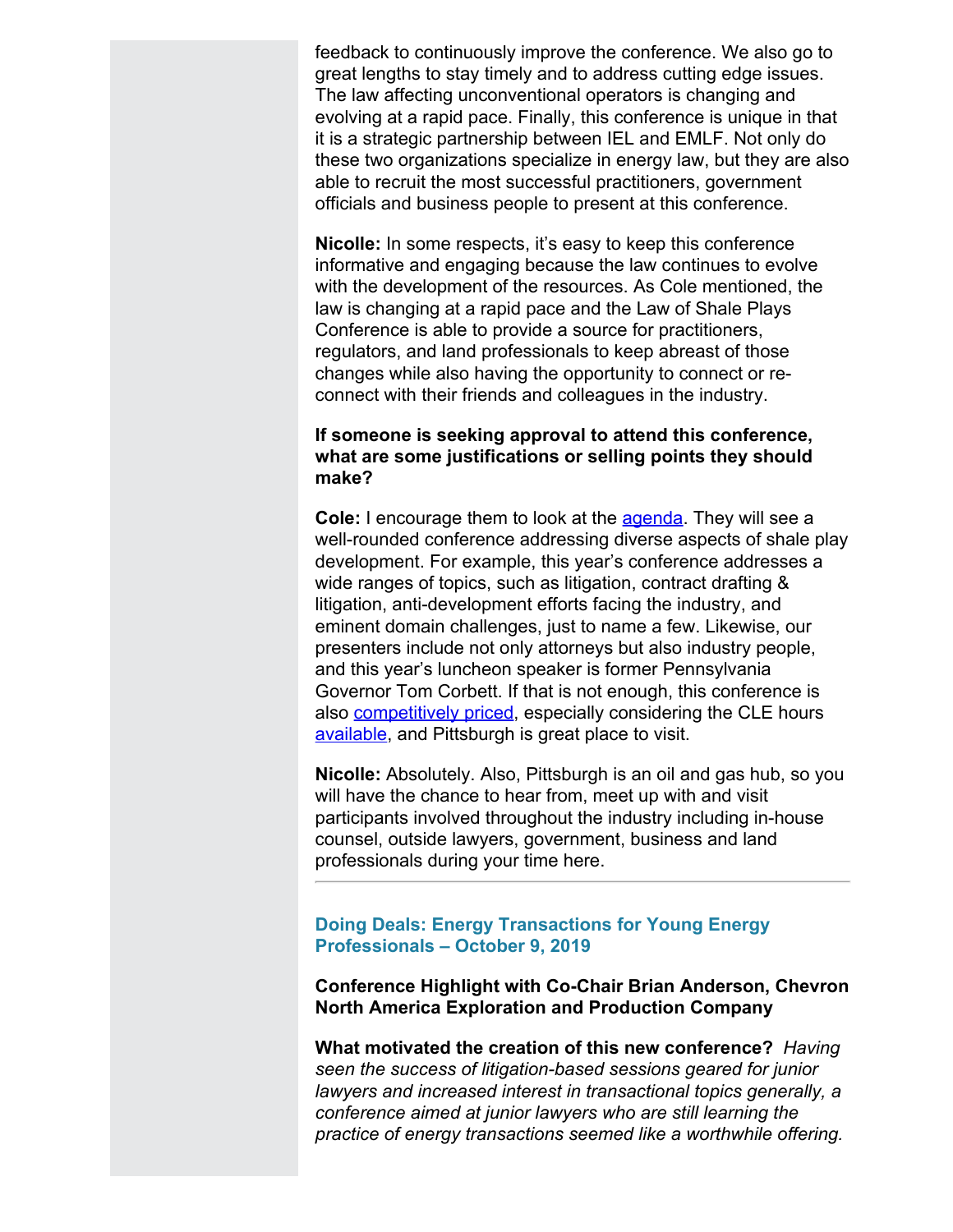**Who should attend?** *The conference is geared for lawyers with an energy transactions focus with 10 years or less of practice experience. However, anyone with general interest in learning more about energy transactions is welcome to attend. We expect to have both private practice and in-house/public sector lawyers in attendance.*

**What do you want your colleagues in other organizations to know as they are considering recommending or approving this conference for attorneys in their firm or their department?** *The conference lineup includes multiple in-house and private practice attorneys with specific experience handling a wide range of energy transactions. The participants have been encouraged to share practical tips for more junior lawyers working on energy transactions. We expect the content to be informative and the sessions to be interactive. This is a good way to get specific transactions-based practice pointers (with CLE credit) and to network with others practicing in the energy transactions sector.*

# **Energy Transactions Conference – October 10, 2019**

**Conference Highlight with Co-Chair Robert Brannon, Chevron North America Exploration and Production Company**

**What motivated this new conference?** *The oil and gas business is constantly evolving based on changes in technology, laws and the marketplace, and transactional and other lawyers that support this critical aspect of our economy must stay aware of the latest issues and trends to proactively meet client needs. This conference focuses on the unique transactions (and associated legal issues and trends) that facilitate the acquisition of oil and gas interests and the development, production and transportation of oil and gas to market.*

**Who should attend?** *Anyone directly or indirectly involved in negotiating and drafting transaction documents for the development, purchase, sale or financing of oil and gas interests, or who would like to learn more about these transactions from seasoned legal experts.*

**What do you want your colleagues in other organizations to know as they are considering recommending or approving this conferences for attorneys in their firm or their department?** *This conference provides an opportunity to hear from legal experts from top law firms and in-house legal departments on the key transactions that facilitate the oil and gas business, with focus on key legal issues that energy lawyers face in the current market, and practical solutions aimed at improving their overall knowledge and day-to-day practice.*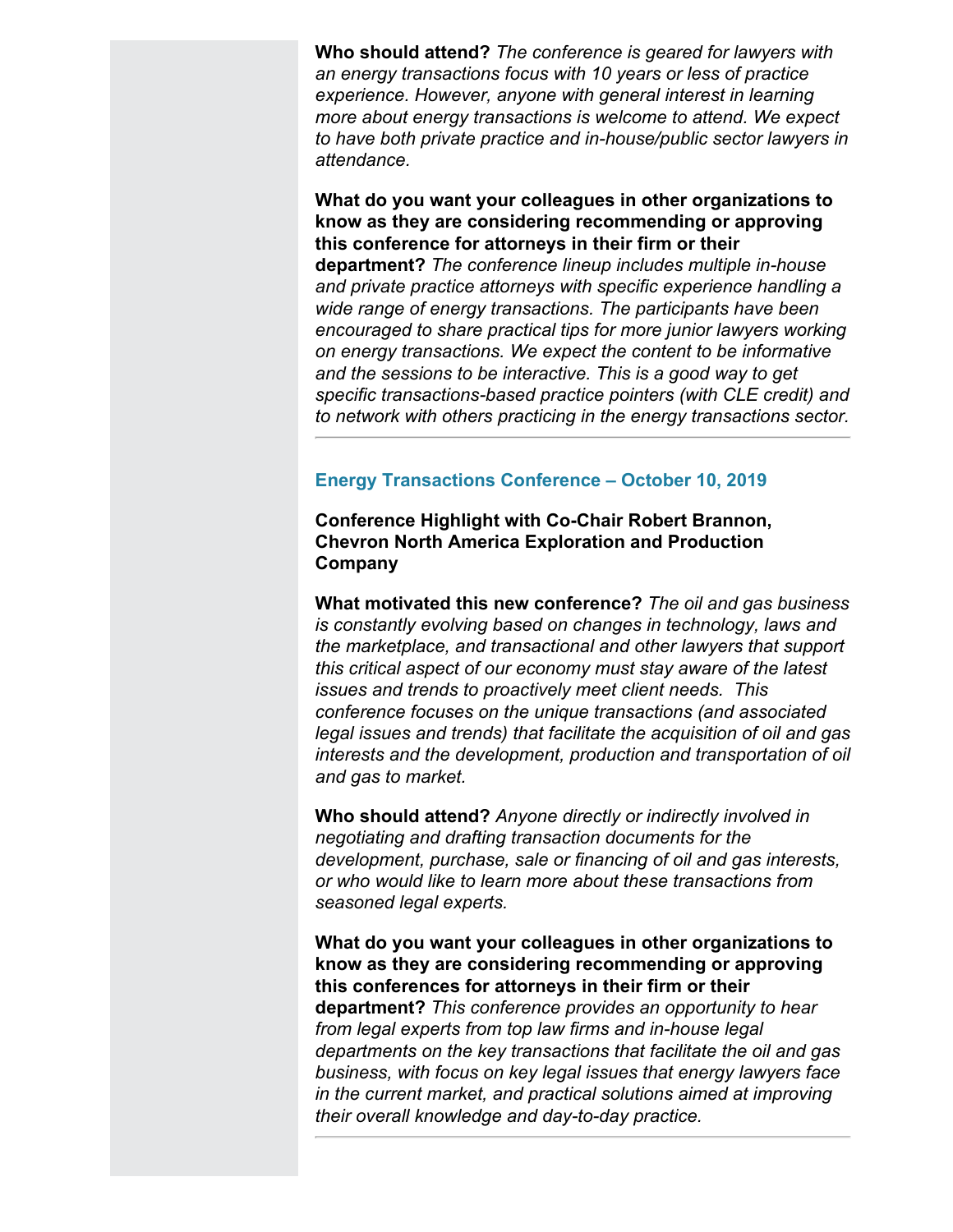





Retired Navy Admiral William McRaven delivering his lecture.



David J. Beck giving remarks after receiving CAIL's Award of Achievement in the Pursuit of Justice for All.

# **Impressive IEL Member Involvement in Higginbotham Lecture Series**

More than 200 legal and business leaders, including many IEL member representatives, attended the 2019 Higginbotham Lecture on April 17 in Houston. The annual **Higginbotham Lecture** [Series,](http://www.cailaw.org/Other-Programs/Events/2019/higginbotham-lecture-series.html?utm_source=Informz&utm_medium=Email&utm_campaign=Event+Details) presented by The Center for American and International Law (CAIL), provides meaningful commentary on trends pertaining to the rule of law.

Retired Navy Admiral William McRaven presented this year's Lecture entitled "The Rule of Law in a Troubled World". McRaven, an authority on U.S. foreign policy and defense and former Commander of U.S. Special Forces, spoke about the importance of the U.S. maintaining its traditional leadership role in enforcing the rule of law at home and abroad. McRaven said, "every time we let a heinous terrorist act go unaddressed and unpunished, then the law gets a little less powerful, the terrorists a little bolder, and the threat to the U.S. gets greater."

Prior to McRaven's speech, Randall Ebner, a member of the CAIL Board of Trustees and Vice President and General Counsel of Exxon Mobil Corporation, provided the invocation, making brief comments about the responsibility of legal professionals to uphold the rule of law.

Also at this year's event, CAIL's Award of Achievement in the Pursuit of Justice for All was presented to trial attorney David J. Beck for his leadership and commitment to the rule of law and equality of justice.

IEL members supported this year's Higginbotham Lecture Series as [sponsors](http://www.cailaw.org/Other-Programs/Events/2019/higginbotham-lecture-series.html?utm_source=Informz&utm_medium=Email&utm_campaign=Event+Details) at every sponsorship level. In addition, IEL member representatives served as members of the **[Host Committee](http://www.cailaw.org/News/2019/higgibotham-host-committee.html?utm_source=Informz&utm_medium=Email&utm_campaign=Event+Details)**.

For information about next year's Higginbotham Lecture, contact Susan Davis, CAIL Vice President of Development [sdavis@cailaw.org](mailto:sdavis@cailaw.org).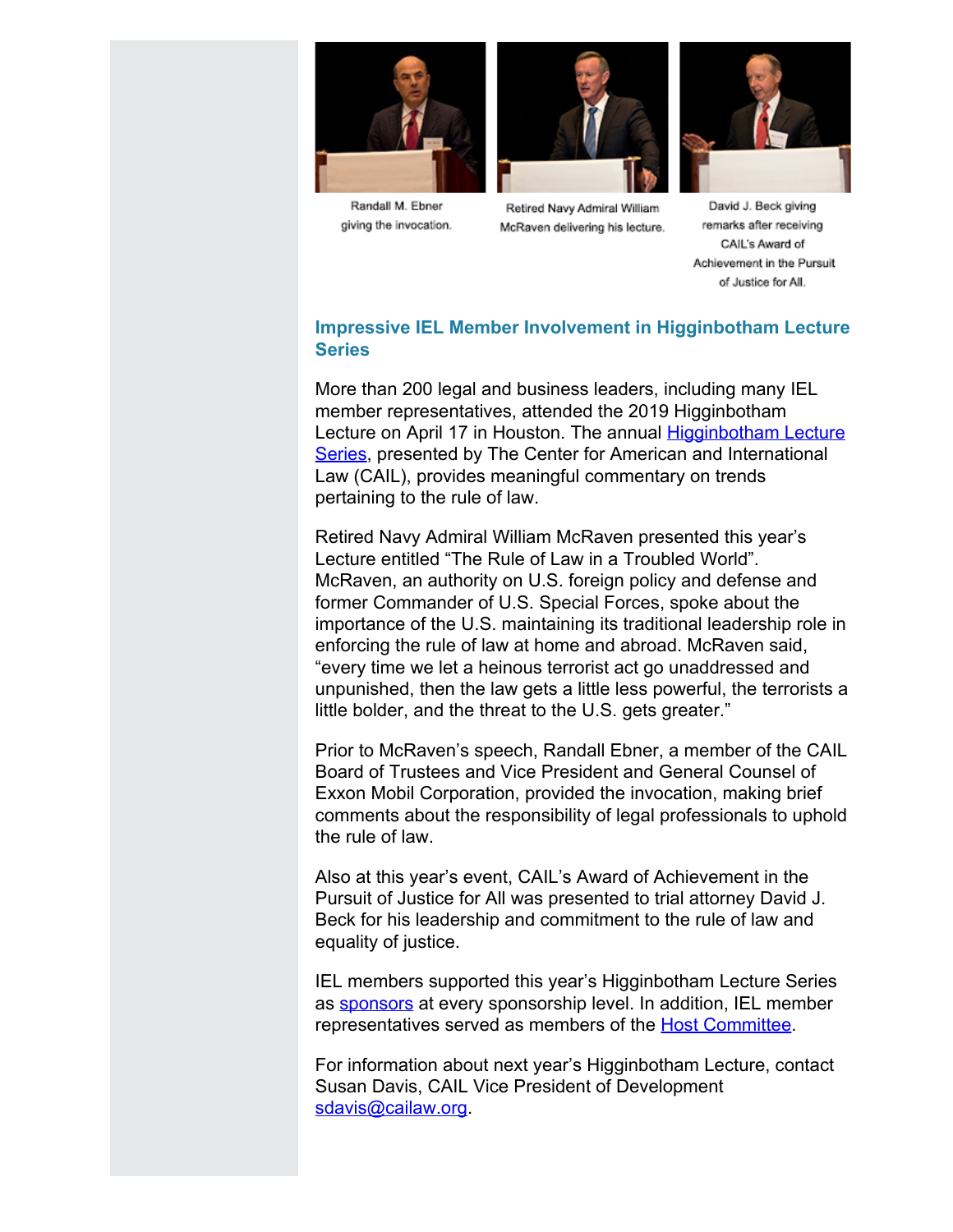#### **Industry News**

*ELA is adding a new series focusing on the IEL Practice Committees and featuring one or more Practice Committees in each issue. The initial focus piece for each PC will relate to the practice in that practice area. The International PC is featured in this issue with a discussion of the International Energy Law Practice.*

**Discussion of the INTERNATIONAL ENERGY LAW PRACTICE with IEL International Practice Committee members David Shelfer, Senior International Counsel of Noble Energy, Inc. and Steven Otillar, Energy Partner, White & Case.**

#### **[Read Interview](http://www.cailaw.org/media/files/IEL/Publications/2019/internationalpc-vol13no3.pdf).**

#### **New York's Energy Storage Capacity Development**

New York brimming with incentives for development of retail and bulk energy storage as next step in the state's aggressive climate change goals. **[Read more](http://www.cailaw.org/media/files/IEL/Publications/2019/mettler-ladeir-vol13no3.pdf).**

By Danielle Mettler-LaFeir and Ekin Senlet, Barclay Damon LLP

#### **Regional Reviews of Energy Rights of Way Mean Big Growth Opportunities in the West**

In the last year the United States Forest Service, the Department of the Interior, and the Department of Energy have undertaken reviews of the Section 368 Energy Corridors throughout the Western United States. The proposed revisions, in conjunction with particular state-level legislative change and industry infrastructure projects, have created a unique opportunity for new energy projects in the American West. Specific to oil, gas, hydrogen fuel, and electricity infrastructure, this paper reviews proposed changes in Region 1 as well as examples of legislative change friendly to energy development. **[Read more](http://www.cailaw.org/media/files/IEL/Publications/2019/barusch-vol13no3.pdf).**

By Ari Barusch, Litchfield Cavo LLP

### **Beware the Ides of March – Pa. Appellate Court Allows AG to Pursue UTPCPL Claims Against Oil and Gas Operators**

On March 15, 2019, an *en banc* panel of Pennsylvania's Commonwealth Court issued an opinion addressing several questions of first impression concerning oil and gas leasing activities and Pennsylvania's Unfair Trade Practices and Consumer Protection Law. **[Read more](http://www.cailaw.org/media/files/IEL/Publications/2019/rogers-witzel-vol13no3.pdf).**

By Christopher W. Rogers and Kenneth J. Witzel, Frost Brown Todd LLC